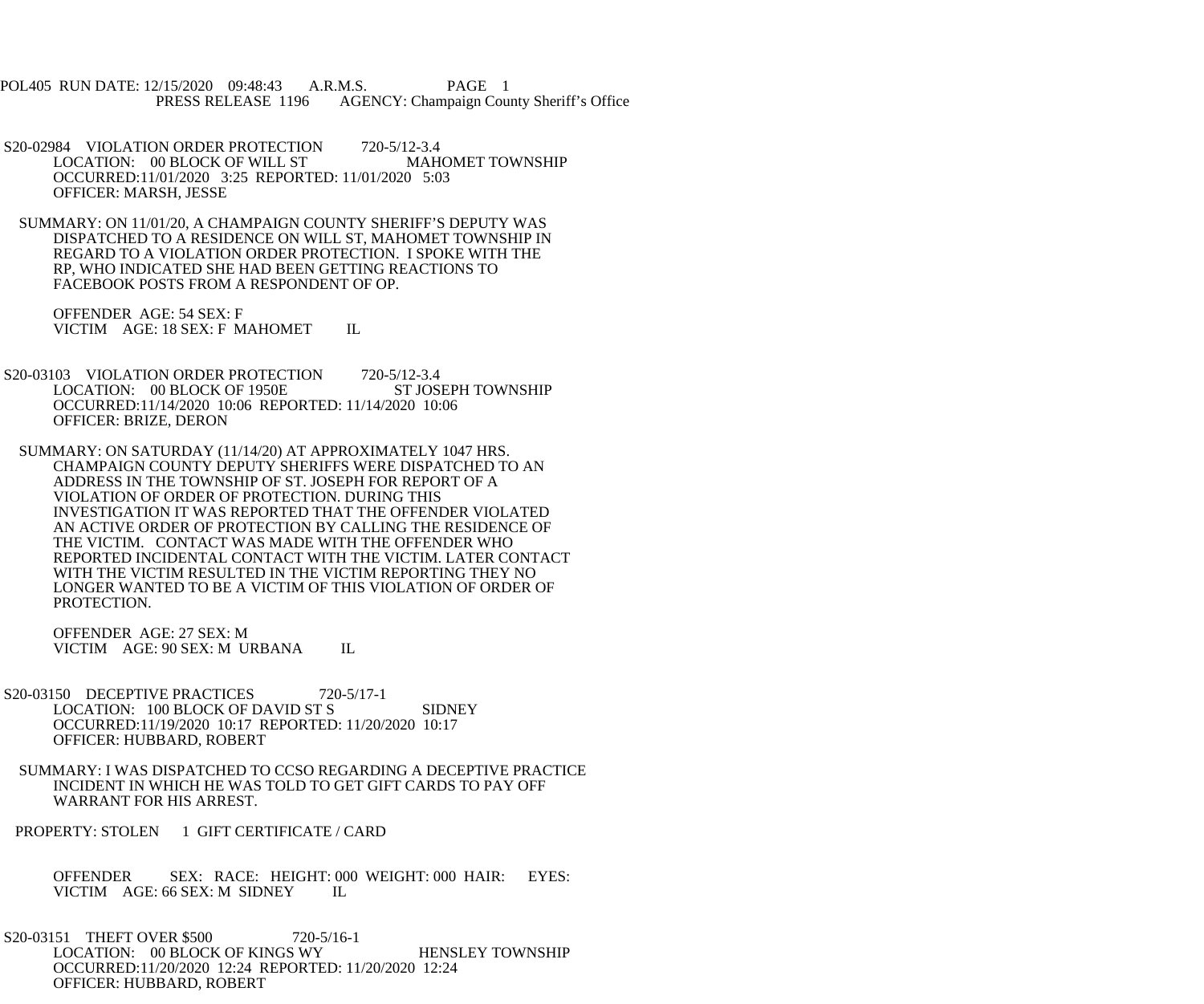POL405 RUN DATE: 12/15/2020 09:48:43 A.R.M.S. PAGE 2 PRESS RELEASE 1196 AGENCY: Champaign County Sheriff's Office

 SUMMARY: WHILE CONDUCTING A STAND BY, ONE OF THE SUBJECTS WANTED TO REPORT A THEFT OF PROPERTY THAT WAS MISSING.

PROPERTY: STOLEN 1 CLOTHING-NOT FURS

STOLEN 2 CLOTHING-NOT FURS

STOLEN 1 CLOTHING-NOT FURS

 OFFENDER AGE: 27 SEX: F VICTIM AGE: 35 SEX: M CHAMPAIGN IL

 S20-03183 FORGERY 720-5/17-3 LOCATION: 2700 BLOCK OF 1250N SOMER TWP OCCURRED:11/23/2020 17:30 REPORTED: 11/23/2020 17:30 OFFICER: JAMES, ALEXANDER

 SUMMARY: ON 11/23/20, CHAMPAIGN COUNTY SHERIFF'S DEPUTIES WERE DISPATCHED FOR A REPORT OF A FORGERY. THE REPORTING PERSON ADVISED THAT A BUSINESS CHECK WAS CASHED FOR AN UNAPPROVED AMOUNT BY AN INDIVIDUAL WITHOUT AUTHORIZATION.

PROPERTY: STOLEN 1 CURRENCY-NOT CHECKS/BOND

PEOPLE: VICTIM LONGVIEW BANK NEWMAN IL DEPENDER SEX: RACE: HEIGHT: 000 WEIGHT: 000 HAIR: EYES: SEX: RACE: HEIGHT: 000 WEIGHT: 000 HAIR:

 S20-03258 BREATH ALCOHOL OVER LIMIT 625-5/11-501(A)1 DRIVING UNDER THE INFL-ALCOHOL 625-5/11-501A2<br>FAILURE TO REDUCE SPEED 625-5/11-601A FAILURE TO REDUCE SPEED LIQUOR-ILLEGAL CONSUMPTION BY MINOR 235-5/6-20E. LOCATION: 900 BLOCK OF 100E COLFAX TWP OCCURRED:12/01/2020 20:20 REPORTED: 12/01/2020 20:24 OFFICER: SELLEK, KYLE

 SUMMARY: RESPONDED TO 970CR 100 E REFERENCE A SINGLE VEHICLE ACCIDENT. INVESTIGATION REVEALED THE DRIVER OF THE VEHICLE WAS FOUND TO BE UNDER THE INFLUENCE OF ALCOHOL AND WAS SUBSEQUENTLY ARRESTED FOR DUI.

PROPERTY: DAMAGED MOTOR VEHICLE-OTHER COLOR: BLK/ 2008 MAKE: CHEV 2008 MAKE: CHEV MODEL: IMP BODY: 4D LIC#: IL AR92883

PEOPLE: VICTIM SOCIETY

 ARRESTS: HALE GRANT M AGE: 18 SEX: M 701 HEATHER DR MAHOMET IL CHARGE: BREATH ALCOHOL OVER LIMIT 625-5/11-501 BREATH ALCOHOL OVER LIMIT<br>AT: 970 CR 100 E BY: SELLEK. KYLE AT: 970 CR 100 E BY: SELLEK, KYLE<br>HALE GRANT MAGE: 18 GRANT M AGE: 18 SEX: M 701 HEATHER DR MAHOMET IL CHARGE: DRIVING UNDER THE INFL-ALCOHOL 625-5/11-501 DRIVING UNDER THE INFL-AL<br>AT: 970 CR 100 E BY: SELLEK. KYLE BY: SELLEK, KYLE